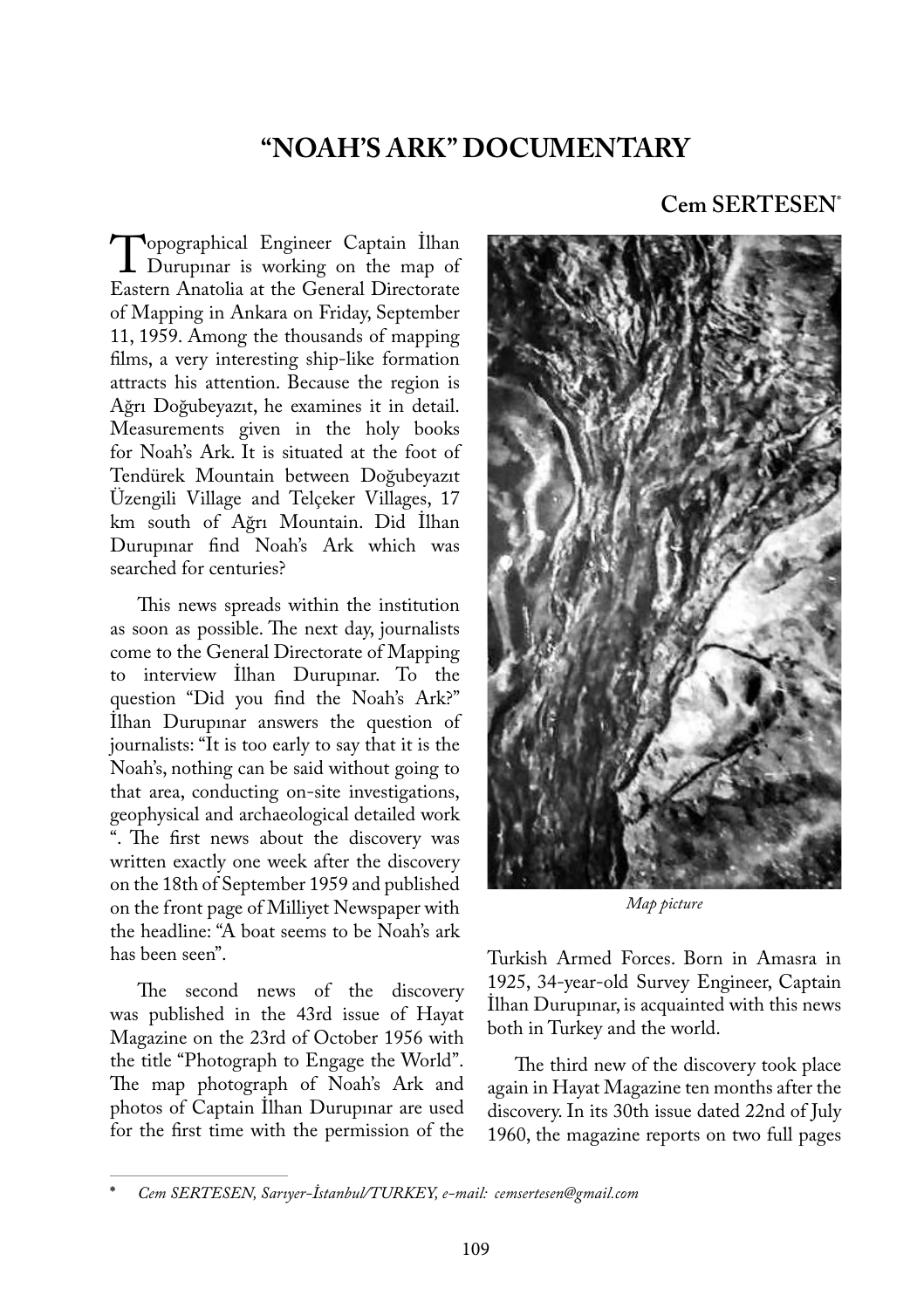with the title "Is this the Noah's Ark?" The delegation led by Captain İlhan Durupınar, includes a world-renowned topographical engineer of the time, Professor Arthur Brandenburger from Ohio State University, USA. The news describes the visit of the foreign delegation of six people to the shape of "Noah's Ark" in Doğubeyazıt Telçeker on Monday, June 6, 1960.



*Topographical engineer Captain İlhan Durupınar 11.09.1959*

Durupınar saw his discovery with the naked eye for the first time that day. A month and a half after this news, which was published by Hayat Magazine, the same news appeared in in Life Magazine of the 5th of September 1960. In an interview for Life Magazine, Professor Brandenburger said, "It is too symmetrical to be a natural formation. I have no doubt that this object is a ship. In all my career I have never seen such an object in stereo photography."

The news of Life Magazine dated September 5, 1960 had a great impact in America and in the world. On those days, one of Turkey's most important archaeologist Professor Ekrem Akurgal, said "In any case, this is an ancient ship and must be protected," for the discovery of Durupınar. The greatest misfortune of those news and discovery was that it coincided with military coup which happened on the 27th of May 1960. Since the agenda was very different in the country, these news have not attracted enough public attention.

After this latest news, letters from İlhan Durupınar started to come from various countries of the world. The most important of these letters came in September 1960. Walt Disney says it is ready to build hotels, roads and airports on a fairly large budget. They wanted to invest in Doğubeyazıt and they asked Durupınar for help to meet with government officials. In this document, they said, this region will soon become the center of visit of all faiths and will be the world's most important tourism center. They were ready to finance the project "Noah's Ark Theme Park" and claimed that it would be a lucrative project for Turkey. However Walt Disney's dream did not come true due to the military coup that happened the same year.

# **DOĞUBAYAZIT**

My documentary adventure started with the following photo frame taken on August 10, 1995 in Doğubeyazıt. 22 years later, my documentary was selected to the finals among 750 films in the 9th TRT Documentary Awards competition in 2017 and was screened to the audience on the 11th and 12th of May during the "TRT Documentary Days". In the first 10 of the 22 years, I spent my time searching for the explorer İlhan Durupınar. I waited for ten years for this story (1995-2005). It was a good thing I had waited because İlhan Durupınar's precious story would remain in his family and be forgotten after a few generations. Explorer İlhan Durupınar passed away on April 23, 2017. May he rest in peace.

# **ISTANBUL**

Until 1961, except a map photograph taken at 4500 meters, this discovery did not have a professional photograph taken to show the shape. In those years, the young Ara Güler, born in Istanbul in 1928, was the photojournalist for the magazines Hayat, Time-Life, Paris-Match and Der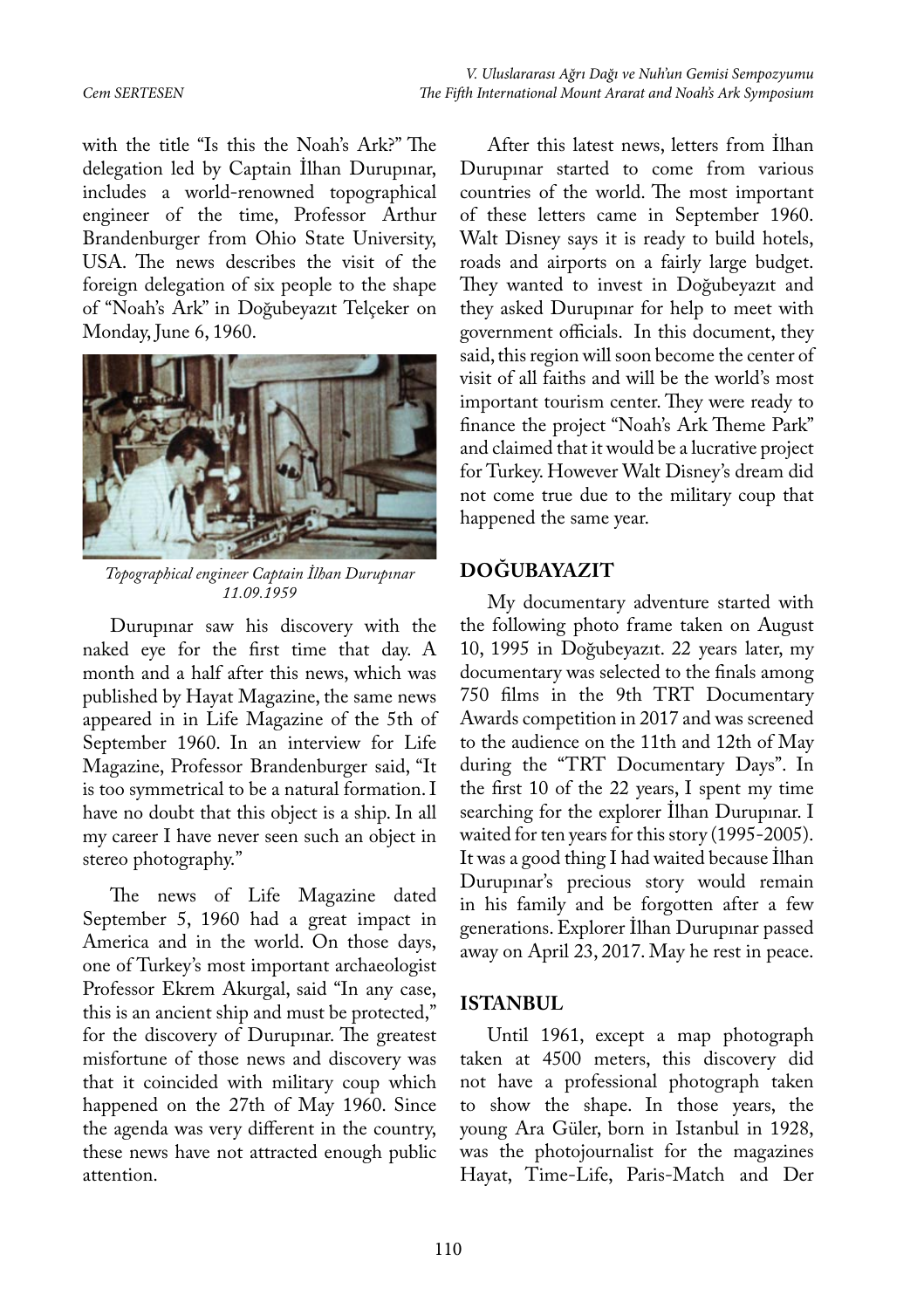

*Cem SERTESEN Doğubeyazıt - 10.08.1995 – The moment I decided to make a documentary of this place Photo: Gürkan SEVİNÇ*

Stern. On April 17, 1961, Doğubeyazıt took photographs of this shape in Telçeker from a two-seat propeller military plane that was allocated to him.

This duty was assigned to Ara Güler by the General Staff. The photographs he took show a very clear trail of ships. When I asked him, "How did you feel when you saw the trail of Noah's Ark from the air, what were your feelings at that moment?" He said, If this trail is the trail of Noah's Ark, it's like seeing God down there!"

Der Stern wants to cover the photo of Noah's Ark taken by Ara Güler. But the day before the magazine went into print, Svetlana, Stalin's daughter, sold her father's letters to the magazine. The cover photo also changes before printing. The cover photo was also changed before printing. Although Ara Güler's "Noah's Ark" photo cannot be on the cover of Der Stern, the photographs and news appear in detail in that issue and attracted great attention.

When I interviewed Ara Güler for my

documentary on June 16, 2005, which lasted about five hours, when the great master told me; "I have never been interviewed by anyone for so long," I realized that it was the most valuable photo he had taken in his career. If I had asked, I might not have received a clear answer, but it was Ara Güler's most valuable photograph in her career.

# **THE LAST PHOTO FILM PUT BY ARA GÜLER IN HIS CAMERA**

In my documentary "Noah's Ark 2" which I started to prepare in 2017, I wanted to take the great master to Doğubeyazıt where he photographed the area in 1961. My goal was him to take the photo he took 60 years ago again after 60 years with the same camera. The date was 11 November 2017 when he brought the camera from his assistant Fatih Aslan. The location was Istanbul Beyoğlu Ara Cafe. That day I asked him to put a film in the camera and I recorded it with two cameras. With the film in the camera, we were now waiting to go to Doğubeyazıt in the summer of 2018.

He told me something very interesting that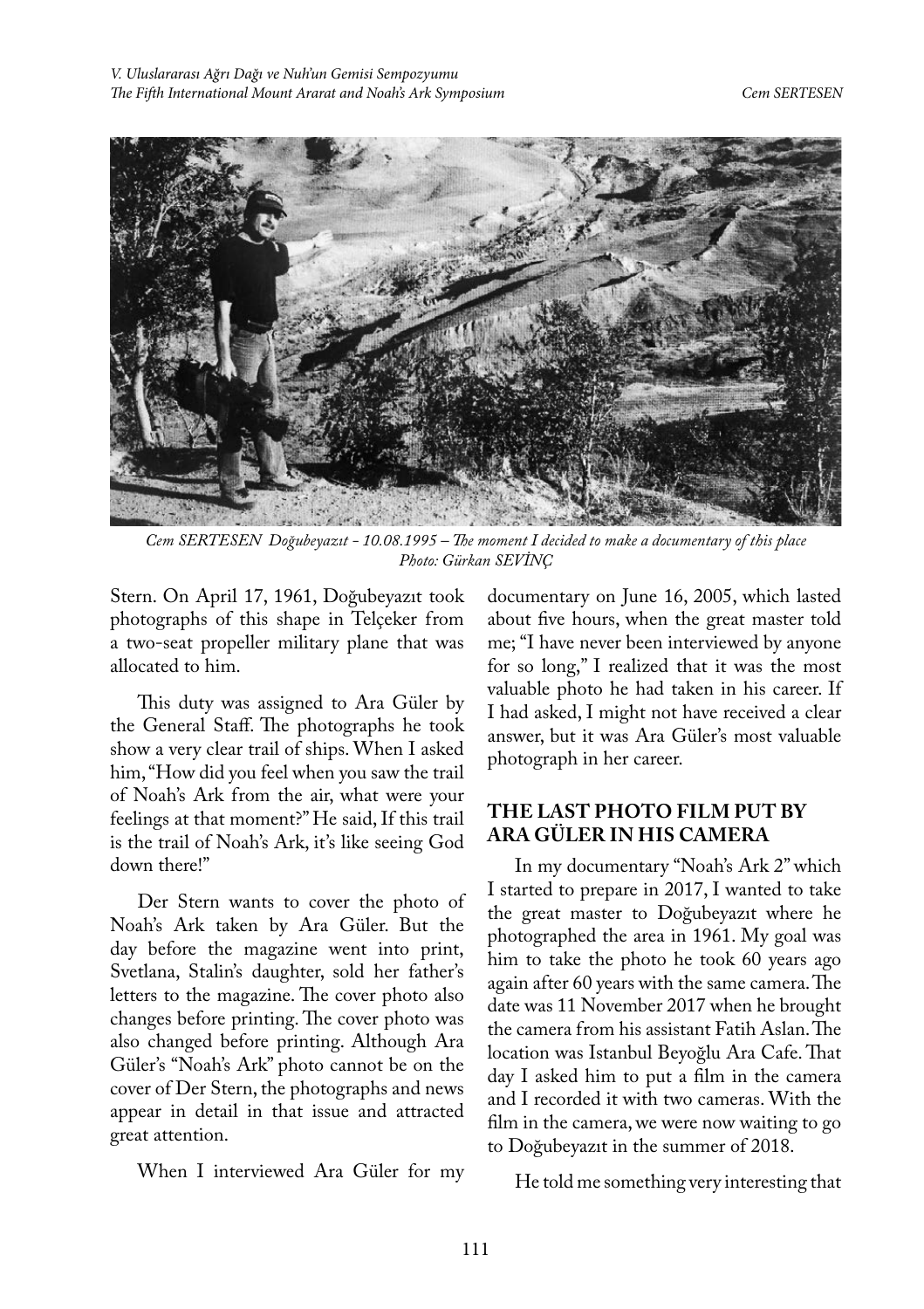

*Photo: ARA GÜLER – April 17, 1961 Doğubeyazıt - Source: "Noah's Ark" Documentary 1995 – 2017*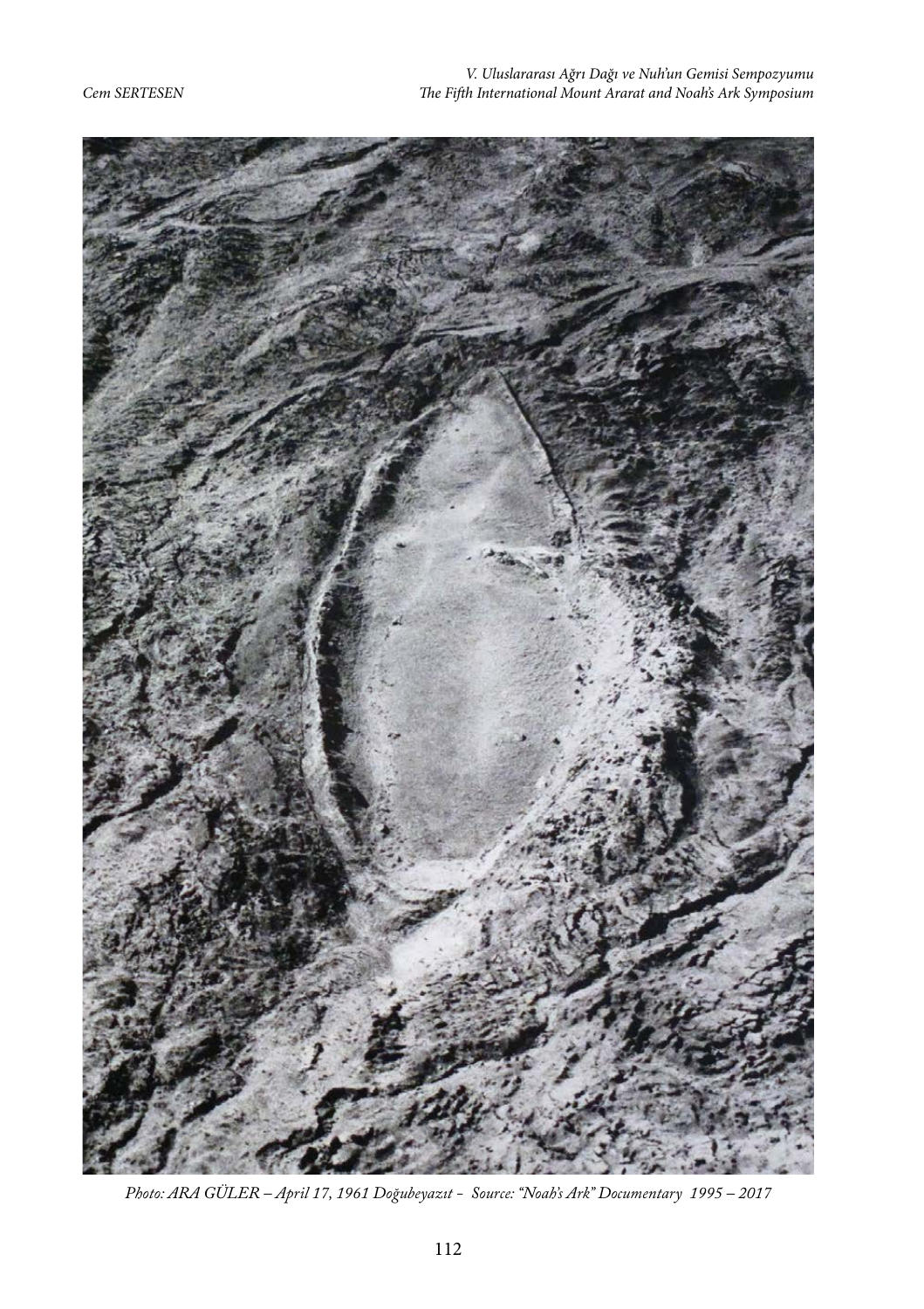

*Photo: Ara GÜLER 17.04.1961 – Source: Noah's Ark Documentary 1995 - 2017*

day; "This camera is the first camera I've ever had. That is why it is so valuable." The great master gave value not because it was his first camera. With this camera, he photographed maybe all the famous politicians, statesmen and artists on earth. He photographed over a million frames and saw four wars with that camera. They did not matter to the great master.

And continued; "With this camera, I shot the Noah's Ark 60 years ago. I am the first person in the world to see the trail of Noah's Ark with the naked eye. This camera is also the first camera who took the photo of the trail. So this camera is very valuable to me. "

In my guess 12 years ago, I knew I wasn't wrong. That was the most precious photo he's ever taken. Unfortunately, Grand Master's health did not allow and we could not go to Doğubeyazıt. He was sent off to eternity on

17 October 2018. May he rest in peace.

The film that Ara Güler had installed on Leica Camera, with the serial number 382418, to shoot Noah's Ark 60 years later, was the last film he had attached to a camera in his career. The story of the 382418 serial numbered Leica camera will be displayed soon at Ara Güler Museum.



*Photo: Cem SERTESEN – Ara Güler puts the last film in the camera for the documentary "Noah's Ark – 2" - 11.11.2017*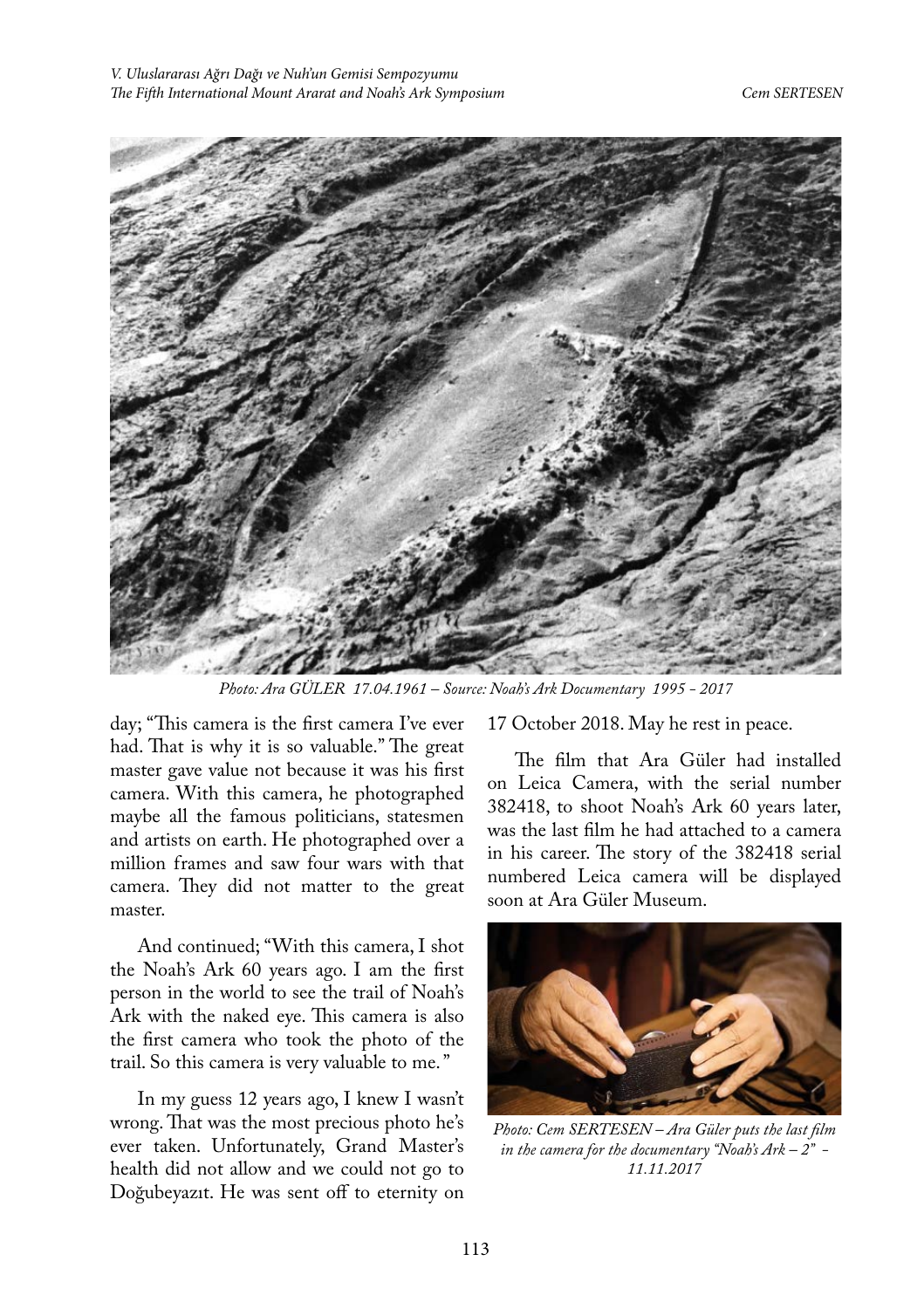

*Photo: Mahmut GENÇ -11.11.2017 "Noah's Ark -2"*

The moment when Ara Güler said, "That's the camera! The camera he used to photograph the Noah's Ark in Doğubeyazıt Telçeker from a two-seat propeller military plane that was allocated to him.

## **SCIENTIFIC RESEARCHES MADE IN DOĞUBEYAZIT FOR THE "NOAH'S ARK"**

In 1983, there is a state of emergency period in Turkey. In that year, 12 American adventurers were caught by gendarmes while illegally digging and performing radar imaging on Noah's Ark in the village of Dogubayazit Telçeker. Adventurers are arrested and their devices were confiscated.

M.Salih Bayraktutan, a geological engineer who graduated from METU in 1972, has just completed his Ph.D. Upon the letter from the Third Army Command to the rector, Bayraktutan was send to duty to Doğubayazıt. Bayraktutan's task was to report what the adventurers were doing. The Rectorate also forwarded these reports to the Chief of General Staff. After the reports, the adventurers got deported from the country.

Geological Engineer Dr. M.Salih Bayraktutan accomplished radar imaging studies in the region conducted by a number of independent researchers such as David Fasold, Bill Fry and Ron Wyatt who came from the USA in 1984-1985 with the permission from Turkish authorities.

The first and only formal research conducted on behalf of Turkey was made between 1985-87 and jointly made by the University of California – Los Alamos National Laboratory chaired by John Baum; and Erzurum Atatürk University chaired by Salih Bayraktutan.

At the end of the weeks-long work, the final report given to the authorities on 10 November 1985 is as follows: "This is a trace of ship formation, we have seen the hull. The studies we have done have shown that this is a structure who has two floors in the shape of a ship made by human hand. Although all of these studies are interesting, we think that a very detailed archaeological study should be done." This study was the most comprehensive study in the conditions of those days.

#### **DURUPINAR SITE**

Upon all these studies and the final report, a scientific committee consisting of Atatürk University, Yüzüncü Yıl University and MTA examined the region on behalf of the Ministry of Culture. As a result of the investigations carried out by scientists: The Ministry of Culture and Tourism High Council of Immovable Natural and Cultural Properties stated on September 17, 1987, with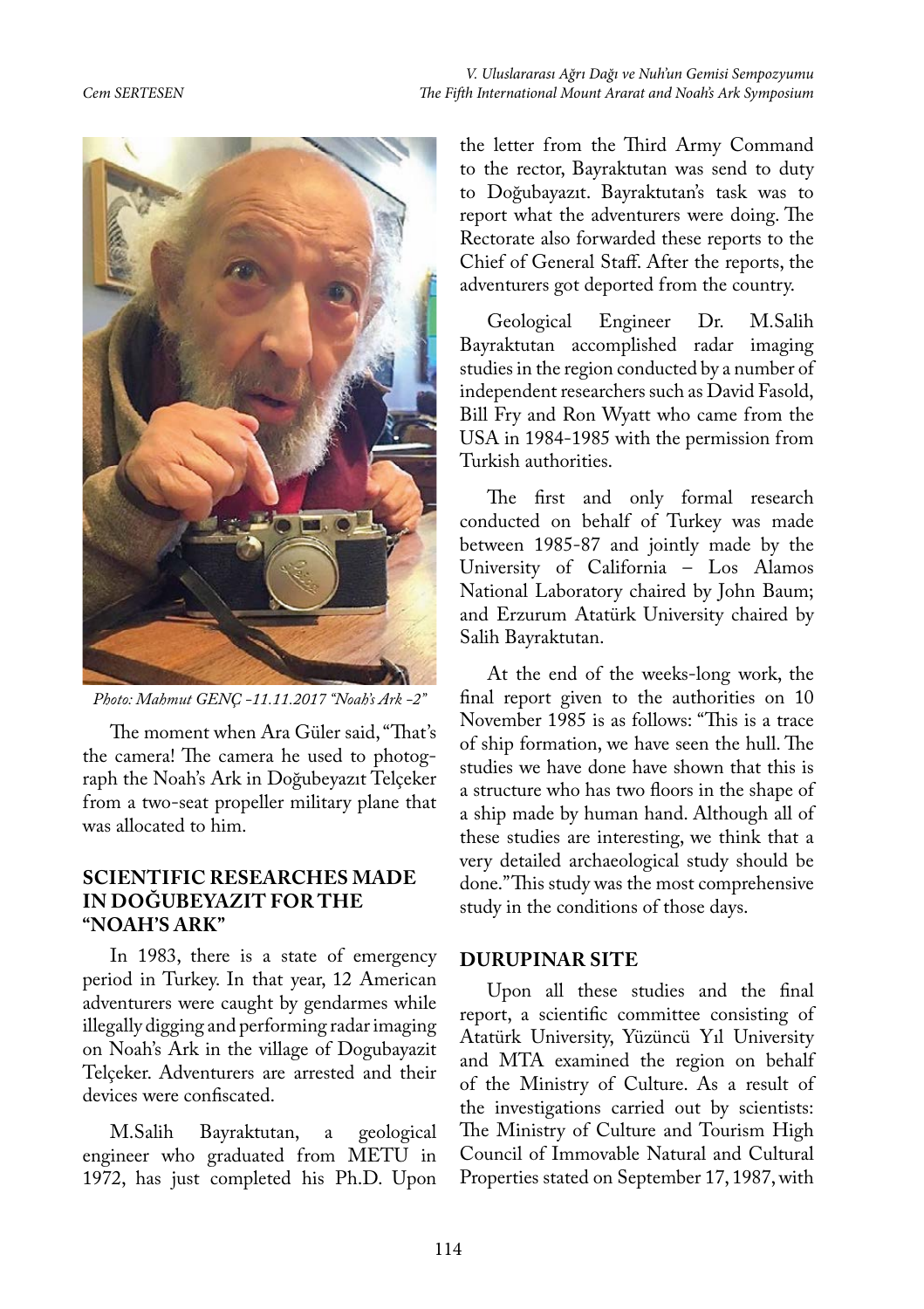

*An example of the research co-conducted by the University of California – Los Alamos National Laboratory and Erzurum Atatürk Unversity – 1985 Doğubeyazıt Telçeker – Source: Dr.M.Salih BAYRAKTUTAN's archive*

the decision number "3657", that it shows the property of immovable cultural and natural assets that needs to be protected. The name of the explorer was given to the area known as "Durupınar Site".

# **THREE DIMENSIONAL UNDERGROUND IMAGERY TAKEN**

Going beyond the latest surface scanning and underground radar imaging in 2014, the "3D" images of this ship shape were taken for the first time. This was done by John Larsen, a New Zealand geophysic geographer and underground imaging expert, and Andrew Jones, an American Computer Engineer and Archaeologist who was a member of his team.

In my interview for the second part of the Noah's Ark – 2 documentary, Andrew Jones told me that in this two-week study, they detected the hull in three dimensions.

Larsen and Jones shared the photos and videos of their work with me to use in my documentary. The image was very amazing and exciting. Andrew Jones told me, "Any scientist who is an expert on the subject can

do this work and can reach this conclusion. It's a ship, yes, but it's too early to say it's the Noah's Ark. We have to do a lot of work. This can only be done with the support of universities and the Turkish State.





*Doğubayazıt Telçeker - Underground 3D image of "Noah's Ark" formation – 2014 – (Copyright John Larsen 2017)*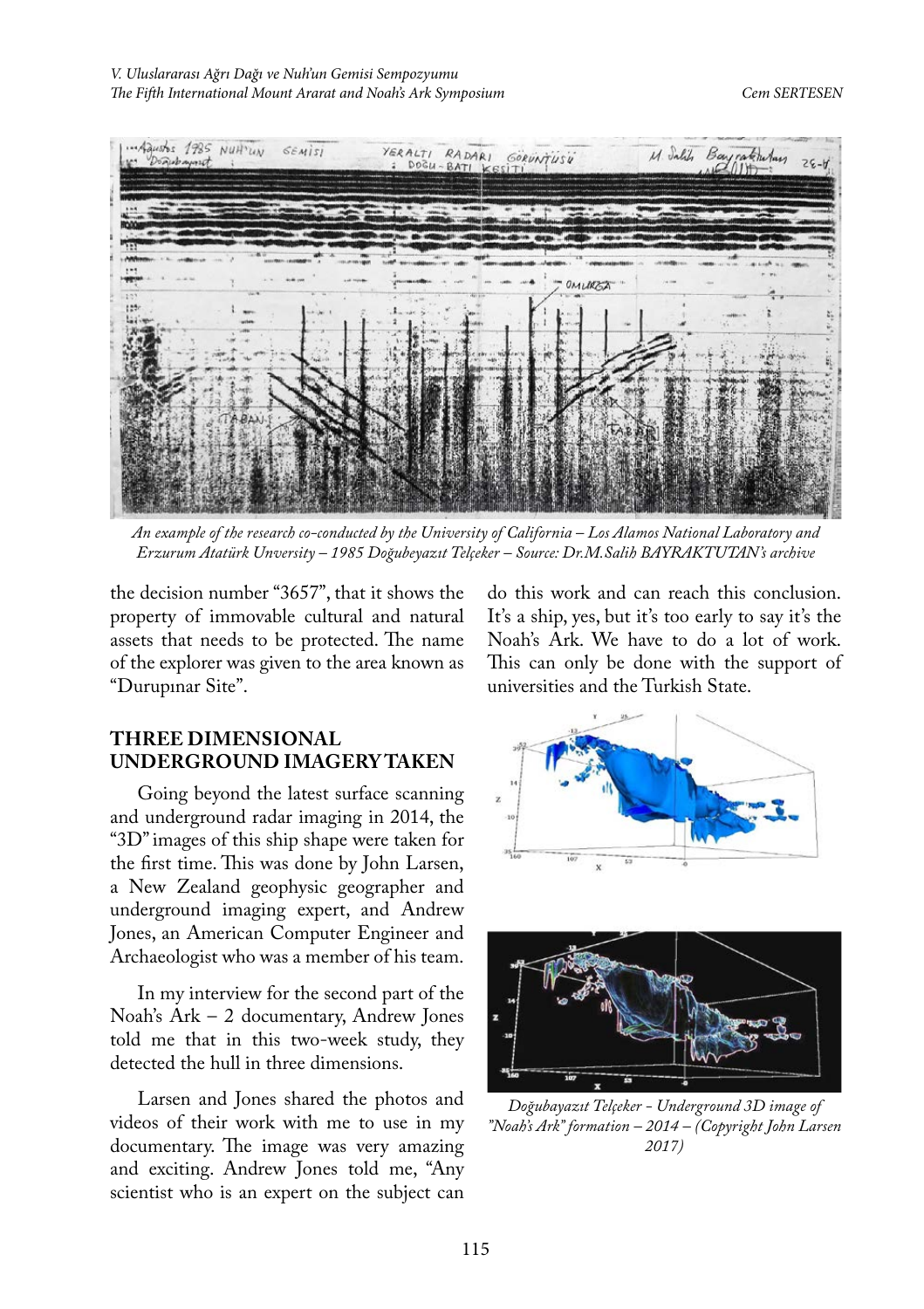### **RECENT NEWS**

On October 17, 2019, the director of the Discovery Channel, came to London to interview me about my documentary and the books I had written in Doğubeyazıt about the Noah's Ark. He asked me, "What is going to happen if the shape here is proved to be the Noah's Ark?" I replied "If after all completed scientific studies, it is proven by scientist that there is a shape of a ship (perhaps the Noah's Ark), it would be like visiting the center of the whole world but also to visit a symbol of world peace located in Doğubeyazıt, the eastern part of Turkey.

I was invited to the International Mount Ararat and Noah's Ark Symposium which was held for the fifth time at Ağrı Ibrahim Çeçen University on 16-18 October 2019. Regarding the region; the Governor of Ağrı Süleyman Elban, the Mayor of Ağrı Savcı Sayan, Ağrı Provincial Culture and Tourism Director; Muhsin Bulut, Rector of Ağrı Ibrahim Çeçen University Prof.Dr. Abdülhalik Karabulut, Vice Rector Dr. Faruk Kaya and Prof. Dr. Oktay Belli had common views. Under the threat of landslide, this shape, which is a gift from God, must be protected by taking the necessary precautions.

## **NOAH'S ARK DOCUMENTARY (1995-2017)**

58 years after the discovery, this documentary tells the story of a discovery occurred in 1959 in Turkey. Today the east of Turkey could have been very different the region of Doğubeyazıt and could have been the humanity's visiting zone. While İlhan Durupınar and Ara Güler were being told their stories, the documentary made a kind of a flashback story to that period. In 1960 Walt Disney was willing to invest in Turkey but neither Turkey nor the other countries did not know. This information was included for the first time in this documentary.

In 1985, a joint effort was made with the scientists of Erzurum Atatürk University and the Los Alamos National Laboratory within the University of California, America's largest space and space science research center. As a result, scientific reports, which are shown for the first time in this documentary, detected in underground through radar images the "Ship hull".

The documentary "Noah's Ark" succeeded in entering the finals of the 9th International TRT Documentary Awards competition in 2017 among the 750 films and entered into the top 10 films. The documentary Turkey and World premiere was made during the TRT Documentary Days in Istanbul during the 11- 14th of May 2017 and attracted the attention of the audience and the press.

Due to the great interest in the documentary, on 27 May 2017, NTV Television broadcasted the documentary with a single screening. The documentary director Cem Sertesen compiled the story of the 22-year-long documentary (1995-2017) in two books, "Noah's Ark, The Discovery of The Century" and "We Were on The Same Ark" and were published respectively in 2018 and 2019.

He wrote his first book with Erkan Kösedağ, Deputy Director of Culture and Tourism of Ağrı Province. Also translated into English, Theologian Dr. Amata Dekaroğlu made a contribution for the book with his scientific essay "Noah Flood in Heavenly Religions". The latest book "We Were on The Same Ark" which is sold with the DVD of the documentary, will be translated into English in 2020, will be presented to readers in Turkey and abroad in the same year.